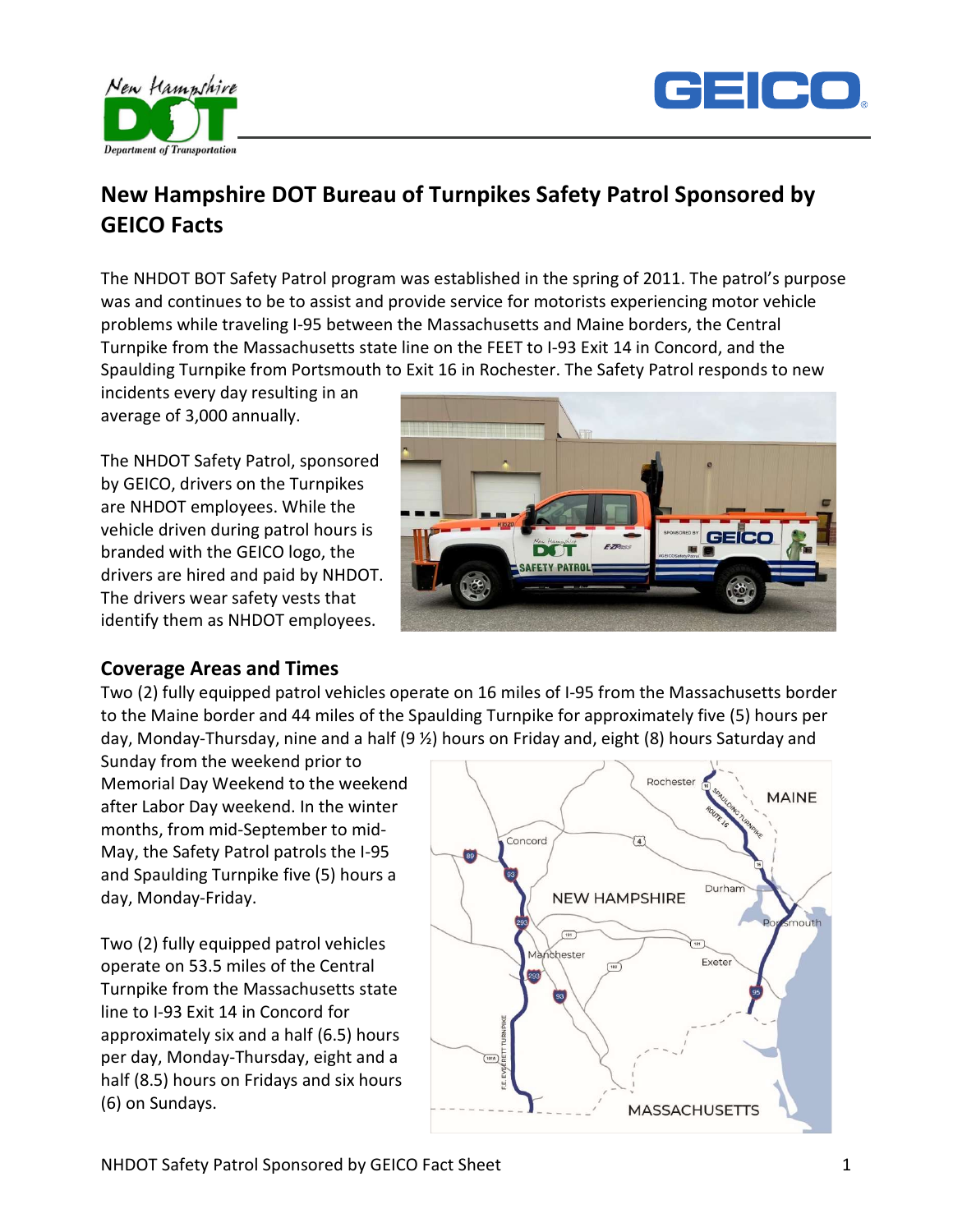### Determining Who Needs Assistance

The NHDOT Safety Patrol, sponsored by GEICO, unit patrols in the coverage areas continuously during operating hours. During their patrol, Safety Patrol drivers stop and help stranded motorists they encounter. If a unit is already on the way to a major incident, it may bypass a stranded motorist, but will report the breakdown.

#### Compensation of Drivers and Services

Motorists are not charged for services provided by the NHDOT Safety Patrol, sponsored by GEICO, and drivers do not accept tips.

## Type of Assistance Provided

The NHDOT Safety Patrol, sponsored by GEICO, unit can provide assistance to motorists by changing a flat tire, jump-starting a car, making small safety repairs, and/or calling a tow truck or other safety service.

## Limitations of NHDOT Safety Patrol Services

The NHDOT Safety Patrol, sponsored by GEICO, is not a wrecker service and does not tow vehicles. The special bumper on the patrol vehicle is used to push a disabled vehicle to the shoulder to clear congestion and maintain safety. The patrol driver will then help call a wrecker for the motorist.

NHDOT Safety Patrol drivers are not law enforcement officers. They do help the State Police with traffic direction and other needed tasks at accidents and other incidents. The assistance the Safety Patrol drivers provide frees troopers to do their primary job: performing normal and necessary law enforcement duties.

# GEICO Sponsorship

In 2019, NHDOT issued a Request For Proposals for sponsorship of the Safety Patrol program. The competitive process resulted in Travelers Marketing, being awarded the contract. In December 2021, NHDOT and Travelers Marketing, representing GEICO, opted to renew sponsorship. With GEICO as the exclusive sponsor of the Safety Patrol, the program is now known as the Safety Patrol sponsored by GEICO.

NHDOT is proud to team up with GEICO. The goal of the collaborative sponsorship is to create a long-term, supplemental funding source for the Safety Patrol program.

Additional information about the program can be found at www.SafetyPatrolinfo.com. Assisted motorists may share their experience with the Safety Patrol on this website, or by posting to social media using the hashtag #GEICOSafetyPatrol.

The NHDOT BOT Safety Patrol program is operated solely by New Hampshire DOT personnel who are not authorized to contact GEICO on behalf of the motorists or assist in insurance claims.